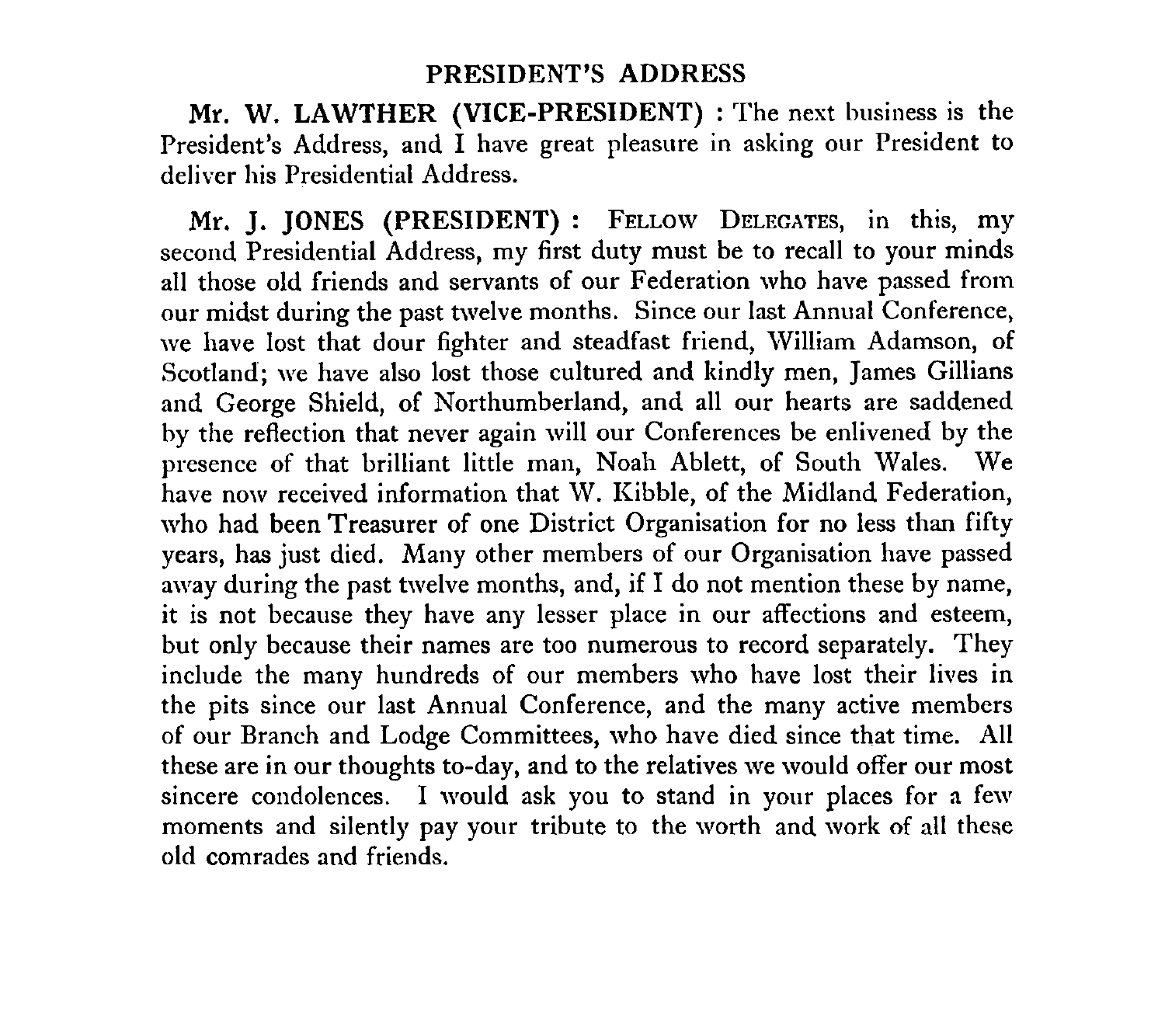## MR. TOM CAPE, M.P.

Having paid our sincere and reverend homage to those who have been called from us, may I now pay appropriate tribute to one still with us upon whom a signal and unique honour has been conferred. I refer to Mr. Tom Cape, M.P., who, during the year, has been the recipient of what, in my view, is the greatest honour which can be conferred on a man by the particular community he has served, that of honorary Freeman.

It falls to few men to receive such a distinction, and the fact that all sections, whose diverse interests he has watched as Parliamentary Representative and in other capacities, have seen fit to honour him in this way, affords all the justification I need in extending to him on your behalf sincere congratulations. May he long be spared, further, to justify this mark of esteem and mutual respect.

#### THE WAGES CAMPAIGN

The past twelve months have been a most eventful period in the history of our Federation; when we met at Rhyl last year, its fortunes were on the ebb; the morale of the organisation had been badly shaken by the lethargy which had characterised our policy in the last few years, and to me, as to others, it had become obvious that the time had come when a great effort should be made to break this inertia and re-establish the morale and status of the organisation. Even more vital was the necessity of arresting the increasing poverty of our people and of bringing fresh hope to our mining families.

It was essential, however, that any movement which we might make should have a reasonable prospect of success, for a failure would have made the position much worse and might, indeed, have had the most disastrous consequences. In many respects, the circumstances were not propitious for a general wage advance. The employers would not speak to us nationally, and there were grave organisational weaknesses in certain of our districts; the industry also, was in a badly disorganised state and in certain districts its economic position was low. Nevertheless, long before last year's Conference, a careful consideration of all the possibilities and particularly the possibility of rapidly securing an improvement in pit-head revenues, had convinced me that, provided we worked loyally and unitedly together, a general wage advance was possible, and to me personally, therefore, the decision of last year's Conference was a source of deep gratification.

The course and conduct of the campaign are now matters of history which have already been fully reported upon by your Executive Committee, and I do not propose to go into those matters again to-day. I should like, however, to express our most sincere thanks to the British public for the sympathy they gave us during those critical months. In my view, the magnificent and unwavering support afforded the miners by practically the whole British public was unprecedented in our history, and the miners are deeply sensible of, and grateful for, that support, for they know, that, without it, they could not achieve even a small measure of success.

I would also like to thank all the people who directly assisted us during the campaign, both the voluntary workers and our own servants and members at headquarters and in the districts. All worked most devotedly and unsparingly to make our campaign a success, and we offer them our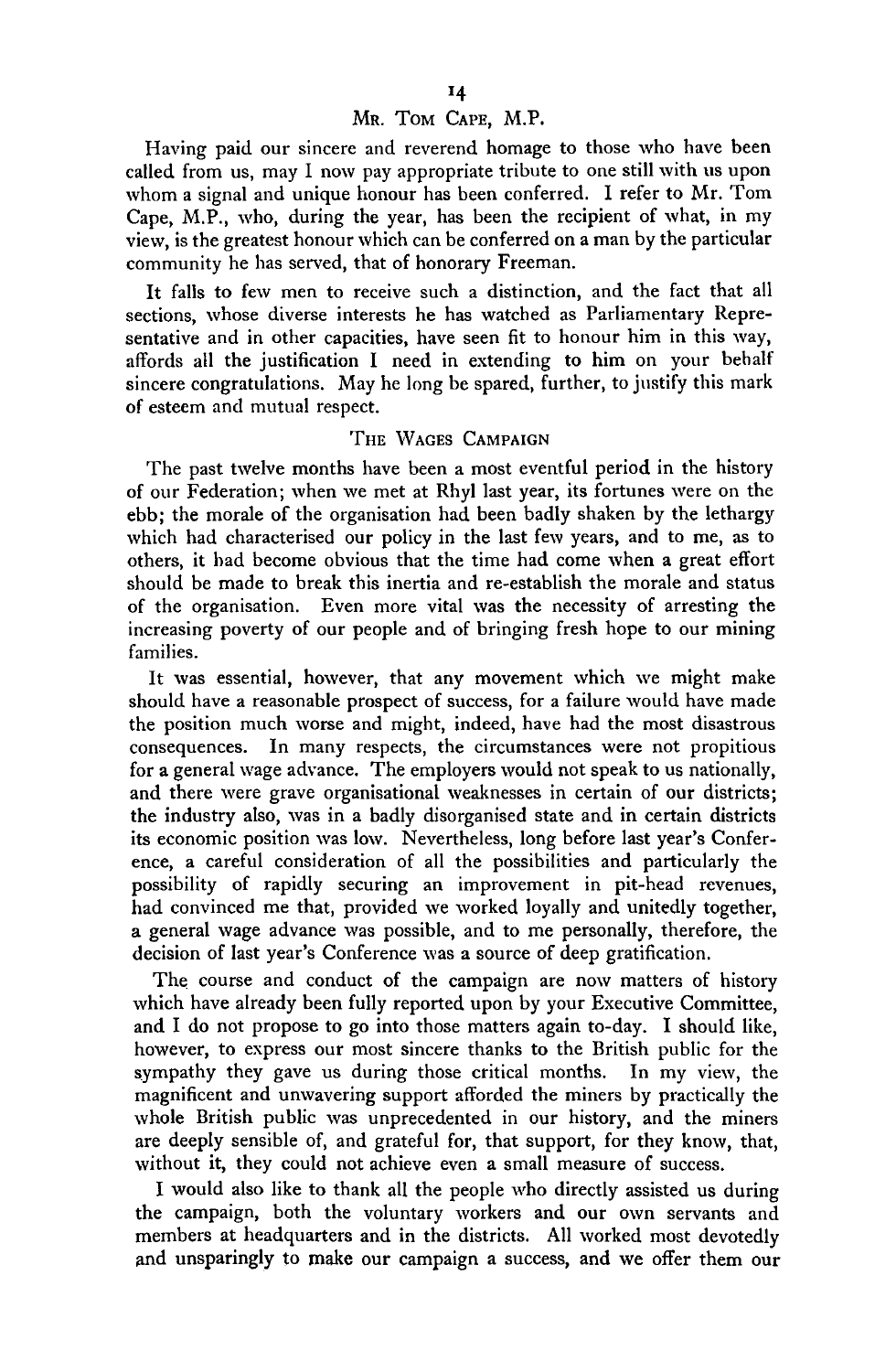most sincere thanks. To our headquarters' staff a special word of praise is due for the publicity material which formed so valuable and effective a feature of our work. And now as to the outcome of the campaign. You will, I feel sure, expect me to say something about the results which were achieved and about the developments which have occurred since the campaign ended.

One of the most valuable results of the campaign has been the improvement in the morale of the organisation. This is reflected in the higher membership of many of the district organisations and in the decided increase in the confidence of the members in the work and policy of the organisation. Some of the districts have made splendid progress during these last few months. The increases in membership in the various Districts range from 361 in one of the smallest areas to 15,000 in one of the largest. The approximate addition covering the whole of the Federation is from 30,000 to 35,000. Perhaps the most gratifying feature is the increase of membership in one particular district of over 1,000 members in spite of the embarrassing handicap of the continued activities of the so-called non-Political Union.

This improvement in membership and prestige is, perhaps, our most valuable achievement, for it augurs well for the future; we must never forget that further progress is to a large extent dependent upon, and conditioned by, the strength and morale of the organisation. But in addition to this we made further direct and indirect gains. The direct results of our campaign were  $:=$ 

- (1) An aggregate wage increase of about  $f_0$ 8,000,000 per annum and amounting, in many districts, to the biggest single advance since the days of coal control.
- (a) A pledge from the Government that the whole selling organisation of the coal industry would be overhauled and remodelled and that central selling schemes with national co-ordination and control would he inaugurated as and from July **i,** 1936.
- (3) The recognition by the employers of our right to discuss with them all questions of general interest to the industry, not excluding general principles applicable to the determination of wages by district agreements, and the setting up of a National Joint Committee to implement this right.

Indirectly, we obtained through our wages campaign an undertaking to unify coal royalties under public ownership and control, a proposal which we have advocated for over twenty years, and in addition, a promise to set up a Royal Commission to inquire into the question of safety in the mines. When one considers our position at this time last year, it will be admitted, I think, that our campaign was not unfruitful, and that our determination to end the period of inaction was amply justified by the results we secured. But what of the future, what of the developments which have occurred since the campaign ended.

# THE SELLING SCHEMES

The selling schemes could not, after all, be put into operation by July 1; undoubtedly, they have entailed an immense amount of work, and the delay of a month is of little significance when principles of so far-reaching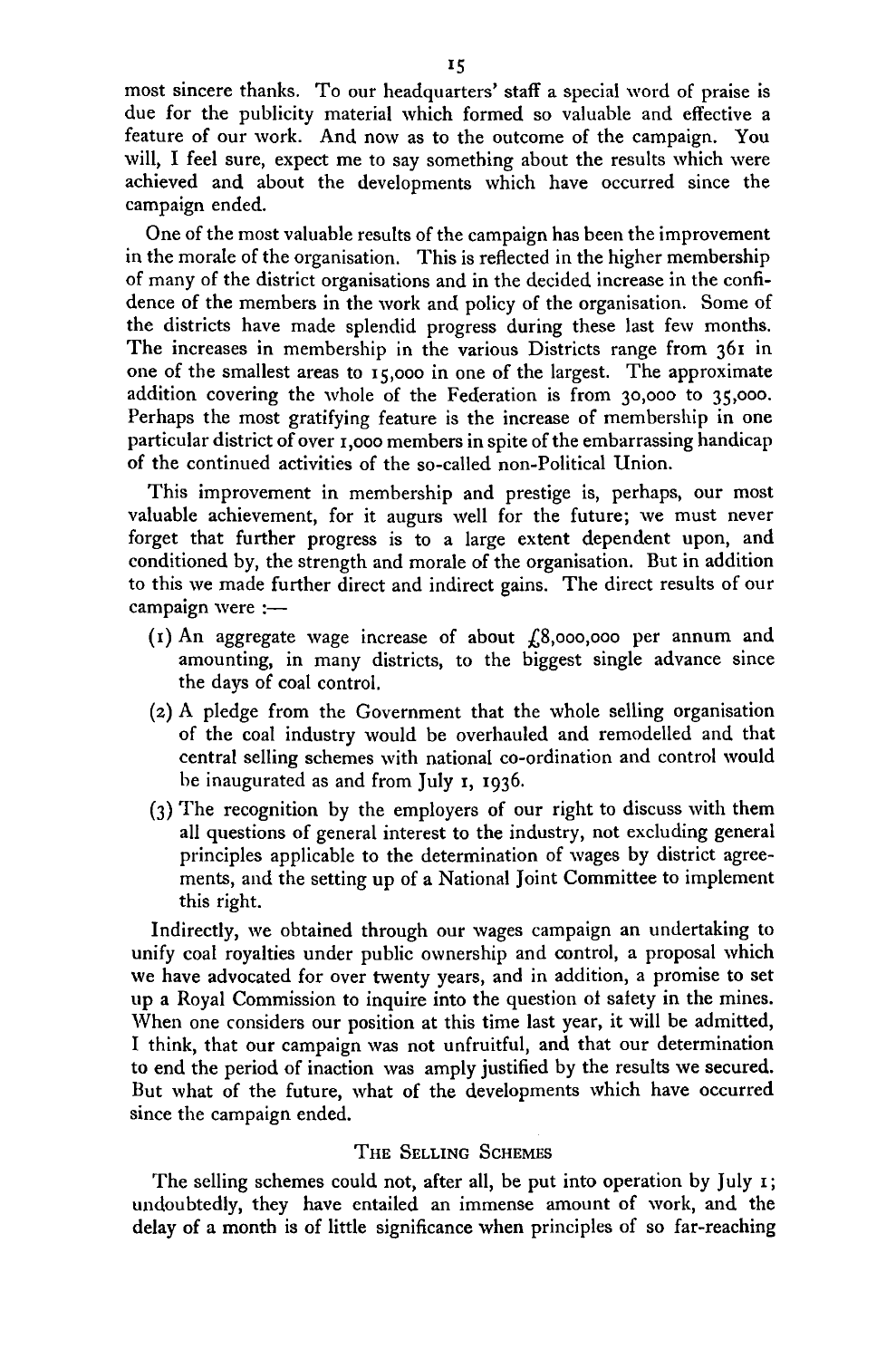a character have to be operated. With the principle of central selling, our Federation is in full agreement; as I said to you last year, we advocated this before the Samuel Commission, and it had long become apparent that to leave the sale of their outputs in the hands of the individual concerns and rely merely on a system of minimum prices which were largely evaded, was no proper substitute for a real organisation of selling on collective principles. Therefore, a general acceptance by the Coal Industry of the principle of central selling was a development of the highest importance and one which we welcomed whole-heartedly.

It is one thing to accept a principle however, and quite another matter to put that principle into operation. We may find that in practice it has been accepted in modified form only, or that the extent of its adoption is in no way consonant with our own ideas; so it is with these selling schemes, the draft Orders of which have now been published. We find that as between one district and another there is a big difference in the method of operating these schemes. In some districts, a central organisation within the district will take over and sell all, or most, of the coal of the owners within the district, and the sale of coal by individual owners will cease. Other schemes 'would not appear to provide for central selling in this sense, but merely to confer on the District Executive Boards, a general control of the terms and condition of sale, leaving the actual selling still in the hands of individual concerns. The former scheme is more in accordance with our ideas of what should be done, and would appear to be a real commencement of the application of the principle; on the other hand, the latter type of scheme, seems little more than a general tightening up of the wholly inadequate provisions of Part i.

The present schemes, even the best of them, do not, in fact, in any way conform to our ideas of the extent to which the principle of central selling should be applied. Under these schemes, the factors and wholesale dealers will still be able to make their intermediate profits between producer and consumer and there may still be considerable overlapping and competition between district and district. The time must come when, apart from small retail supplies, every ton of coal consumed in this country shall be sold direct to the consumer by collective organisations belonging to the colliery undertaking itself. As far as the colliery areas are concerned, such organisations should extend their activities and sell not only the outputs within their particular areas, but the coal which comes into their areas from outside; the coal consumed within an area being supplied as far as possible from the collieries within that area before outside supplies are brought in. In the big centres of consumption outside the colliery areas, I see no reason why the coal industry should not set up its own selling organisations on a geographical basis, each organisation being responsible for sales over pre-defined areas and each area being given a share of the trade. The business of selling coal should not be divorced from the business of producing coal, and profit-making by independent middlemen, who have no interest in the actual production of coal, should gradually be eliminated. These are our ideas as to the objectives which should ultimately be attained. The present selling schemes do not take us very far in this direction, but still a start has to be made, and the adoption of central selling, even though it be in a modified form, and on an inadequate basis, is to he warmly welcomed.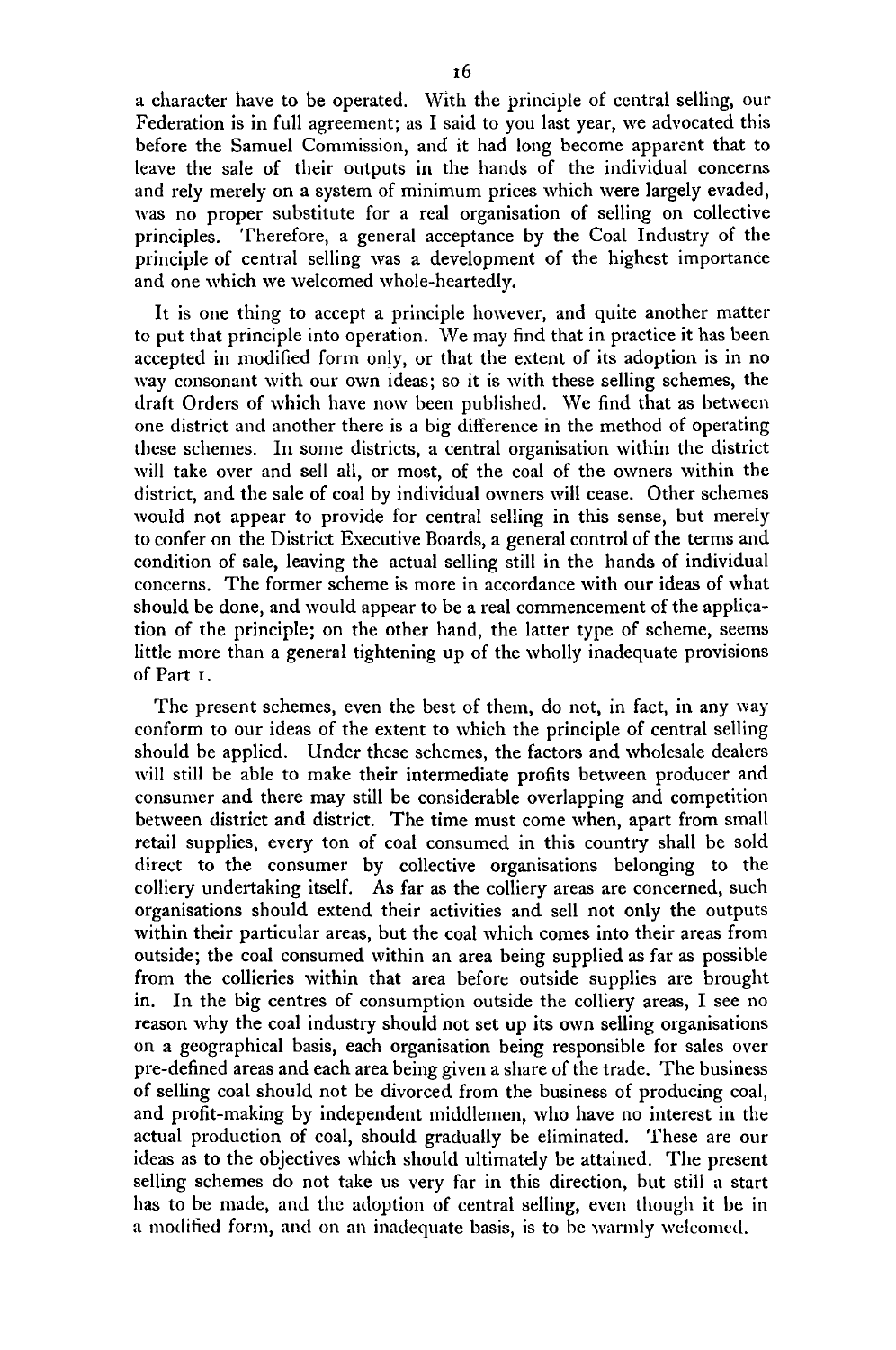The big coal-consuming industries have recently carried on a big agitation against the selling schemes, believing that the application of central selling will no longer enable them to buy cheap coal by playing one colliery off against another. In the past, these people have enjoyed a big consumers' surplus on their coal purchases, and one of the most encouraging developments of recent times has been the gradual change of attitude of many coalowners to the basic principles which should govern the sale of their product. Many of the owners no longer believe that the economic health of the coal industry is dependent upon their ability to keep down the level of wages and so maintain big supplies of cheap coal. They are beginning to agree with us that the first principle which should govern their price policy is the necessity of paying a proper wage to the men engaged in the industry, and, as we have seen, by the adoption of central selling schemes they are, to some extent, taking steps to safeguard this principle. For this change of attitude our Federation is chiefly responsible, and this is not the least of its achievements during the wages campaign. We hope the owners will hold fast to their new point of view, and that under no consideration will they consent to any proposal which may weaken or fail to give practical effect to this vital principle. Too long have the big utility concerns taken advantage of the disorganised state of the coal industry; they can no longer expect to do so, and in my view their attempt to deny the coal industry the power of eliminating unnecessary competition and of organising its selling arrangements on modern lines (benefits which they have long enjoyed themselves) was a wholly indefensible proceeding.

These remarks do not mean that our Federation thinks that the price of industrial coal can be indiscriminately and indefinitely increased. There is a vast difference between a reckless raising of prices against the consumer and a policy designed to secure an equitable level of prices and the elimination of waste and unnecessary competition in selling. We stand for the latter policy, for we know that any attempt recklessly to extract higher and higher prices from the consumer would merely invite disaster upon ourselves. There are other ways—sound ways—in which we can improve our position.

The general level of coal prices and the arrangements to be made for re-organising the sale of coal, have such a big and such a direct influence on the wages of our men that we have always felt that we should have direct representation on the Boards which are to be responsible for administering these schemes; under Part i of the 1930 Act, the Boards must be composed of coalowners' representatives only, and, therefore, we have requested the owners to join us in making representations to the Government for an amendment of the Act. This request has not been granted, and our Members of Parliament are now pursuing the matter in the House of Commons. We are confident that if the Federation were given representation on these Boards, our men would have greater confidence in the schemes, and we should be able to make a valuable contribution to the problems of the industry.

I must not leave the subject of selling agencies without re-assuring you that we shall thoroughly investigate the relationship of the schemes to the wages ascertainments, in order that we may completely satisfy ourselves that our men will receive their proper share of any benefits to be derived from these schemes. According to the provisions of the district agreements,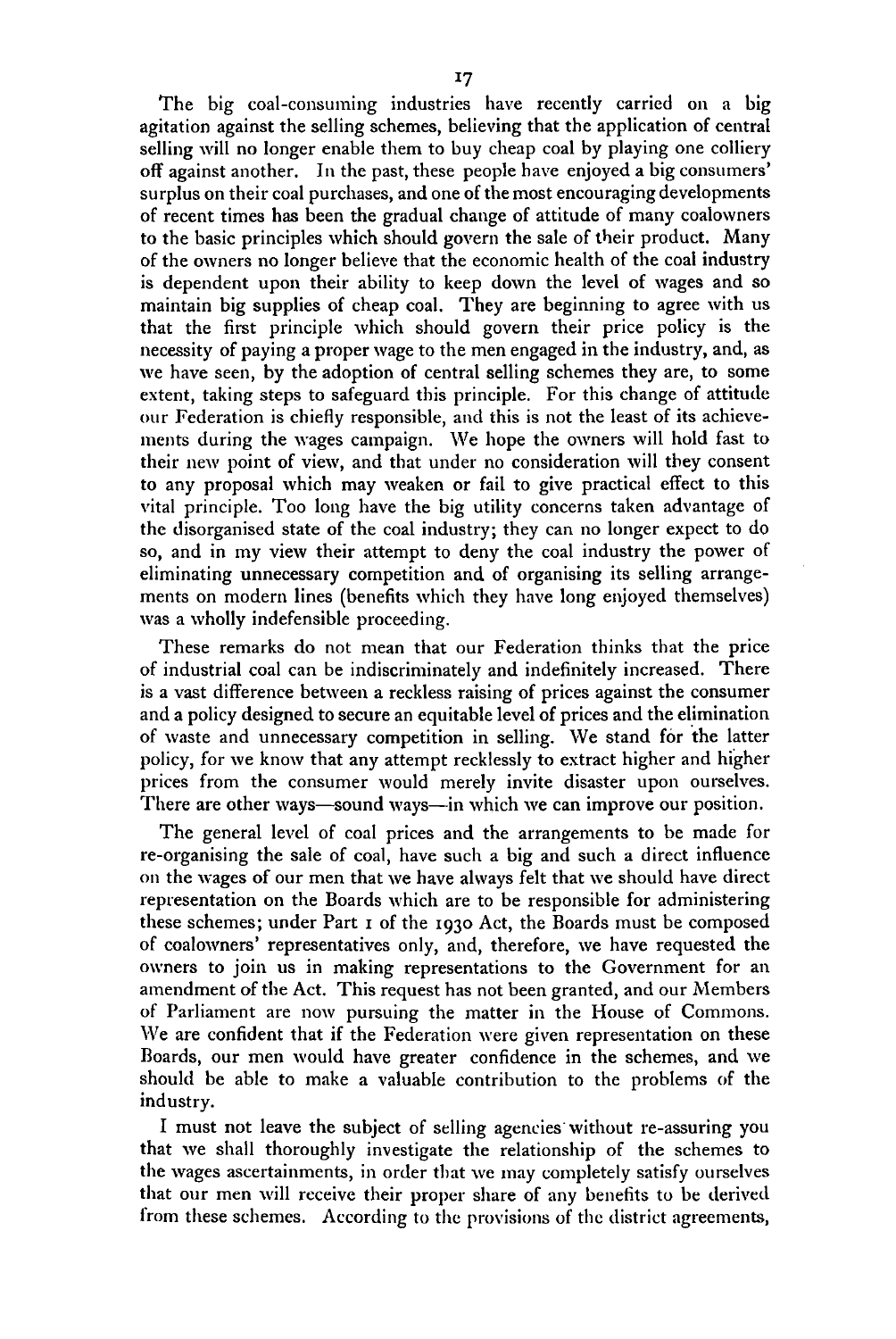the results of selling agencies are excluded from the scope of the ascertainments, but during the discussion on the wages question we received a very definite assurance from the Government that our men would participate in any benefits which may accrue, and, personally, I do not anticipate that we shall have much difficulty in satisfying ourselves on that point. After all our efforts to bring these selling organisations into being, it would be monstrous, indeed, if our men were excluded from their benefits, and under no circumstances would we tolerate such a course.

## NATIONAL JOINT CONSULTATIVE COMMITTEE

The National Committee of Owners' and Federation representatives has now been in being for some months, and at the moment are engaged in an investigation of certain principles of the wages agreements. Our purpose on this Committee is to work to the very utmost of our ability inside the industry for the economic upliftment of our men. It may take some time to obtain results, for it is first necessary to re-establish confidence between the two bodies, and we must not forget that there are many diehards among the owners who were bitterly opposed to giving any recognition to the Federation nationally, and most unwilling to meet our representatives. We have overcome those difficulties, but it is necessary to proceed with caution and to exercise some patience if we are to see any tangible results from our work. *If we possibly can, it is far better to work for our men inside the industry,* rather than have to force improvement from outside the industry by methods ultimately injurious to both sides, for the spectacular methods we have been compelled to adopt in the past undoubtedly caused disturbance and uncertainty in the coal trade, and re-acted most unfavourably upon the industry's man power.

We have, of course, our own views as to the economic order under which the producer will ultimately attain a full and freer life, and with you I sincerely believe that only by a planned economy under a Socialistic order of society will our full ideals ever be achieved; but we have to remember that the owners are in the saddle, and that the circumstances of the position compel us to use every possible agency to help our men; their problems are so pressing, and their burdens so heavy, that we should be utterly unworthy of their trust if we failed to avail ourselves of every possible means of helping them. But nothing I say here implies that the Federation forgoes its principles or its freedom in any degree whatsoever; we remain, as always, an absolutely free and independent organisation, retaining our complete liberty of independent action and agreeing on joint action with the owners only when the circumstances are such that we feel the interests of our men are best served in doing so. We have already disagreed with the owners on certain questions, and in particular on Part i of the Coal Mines Bill which was recently introduced into the House of Commons.

## COAL MINES BILL

A very great deal of misconception has arisen as to the policy of the Federation on the Coal Mines Bill, and even in our own ranks doubts have been expressed as to whether the Federation had any definite point of view on the principle of amalgamations; I feel, therefore, that it is necessary for me to deal with the matter at some length.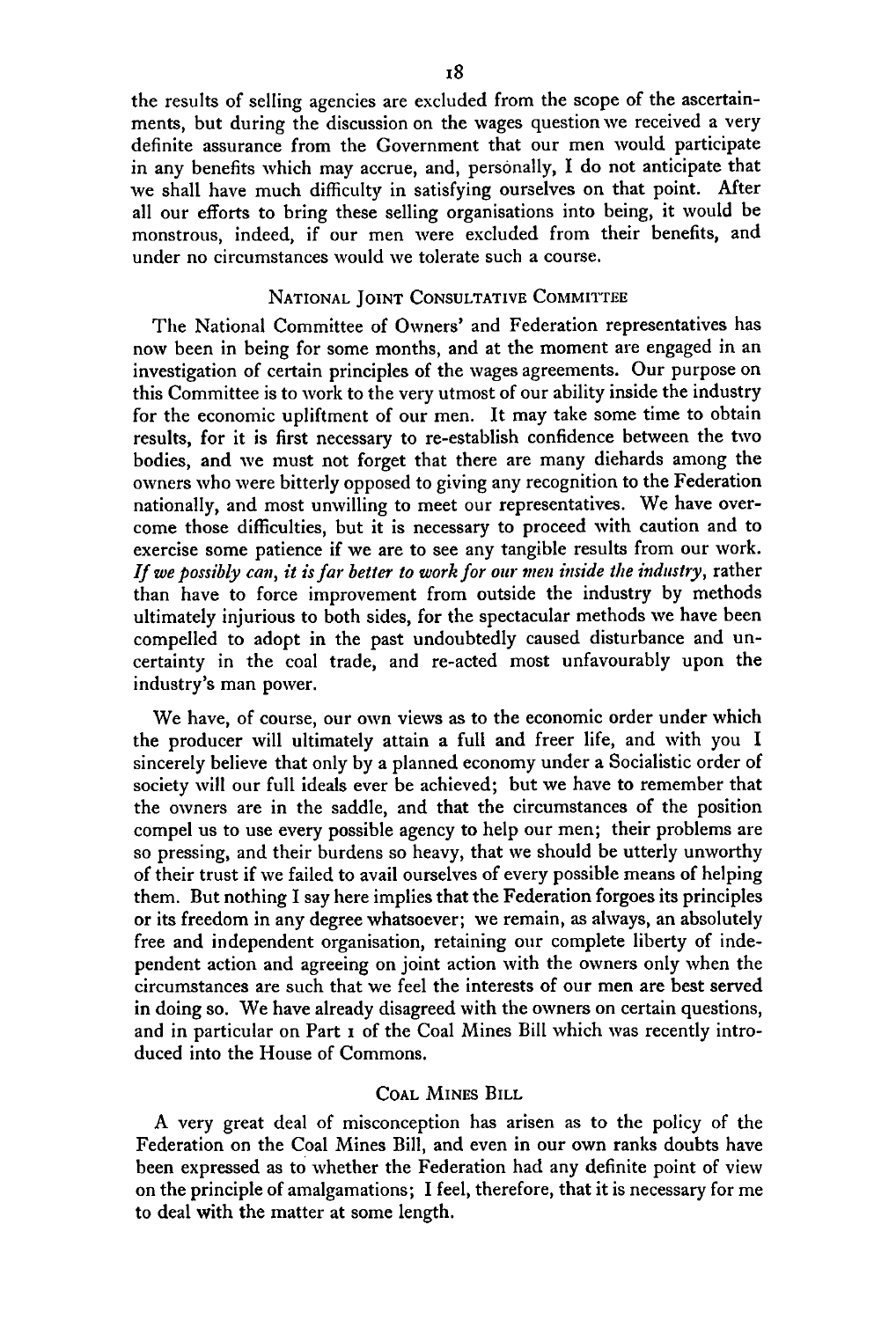The Federation has always very strongly advocated the scientific grouping of collieries so as to ensure that production is carried on in the most efficient and economical way, and it has always recognised that this could not be brought about except by unifying colliery ownership in some degree or other; we have recognised, in fact, that the multiplicity of colliery ownership was the basic cause of waste and inefficiency in production, and therefore we have always strongly supported any proposals which would make for unification of ownership. In our evidence to the Sankey Commission, we laid great stress on the importance of the evidence given by Sir Richard Redmayne, then Chief Inspector of Mines, who was the chief technical advocate of scientific grouping, and our technical case for the reorganisation of the mines was very largely based on similar facts and arguments. In the interim report of our representatives special attention was drawn to these arguments and they were used not only to support our general case for the reorganisation of the mines but for the purpose of showing that they should be considered in relation to the capacity of the industry to pay higher wages, meaning that our claim for higher wages should be considered in relation not only to the financial position of the industry as revealed by current statistics, but to the possibilities of the industry if reorganisation was put into operation.

At the Samuel Commission we reiterated our views as to the evils arising from a multiplicity of colliery ownerships, and, although at this Inquiry Sir Richard Redmayne did not deal in detail with the subject of colliery grouping, he reaffirmed in general terms the view previously expressed to the Sankey Commission, and, on our part, our representatives were careful to make him repeat, by question and answer, the detail of that evidence.

Up to the time of the Samuel Commission, therefore, the Federation were strongly committed to the principle of colliery unification, although it is true that up to then we had always associated the question with our general case for the socialisation of the mines. Immediately after the Samuel Commission, however, the question was presented to the Federation in the following form: supposing, we were asked, you cannot get full nationalisation of the mines would you then be in favour of some measure of unification under the present régime? Our answer was clearly and unequivocally made to the Tory Government of 1926 in the reply we made to the recommendation of the Samuel Commission. The recommendation and the reply were as follows:—

#### AMALGAMATIONS OF EXISTING MINES

## *Recommendation*

# *]l'Iiners' Reply*

The amalgamation of many of the present small units of production is both desirable and practicable. This may often be effected from within, but in many cases it will only take place if outside assistance is given. Any general measure of compulsory amalgamation on arbitrary lines would be mischievous; the action to be taken should be elastic and should enable each case to be treated individually. The State as mineral owner will be able to promote desirable

Failing nationalisation of the industry, which they hold to be the policy most in accord with the public interest, the miners agree with the principle of amalgamations. They feel confident, however, that no such amalgamations will take place unless they are *made* com $pulsory$  after a Government Inquiry has decided what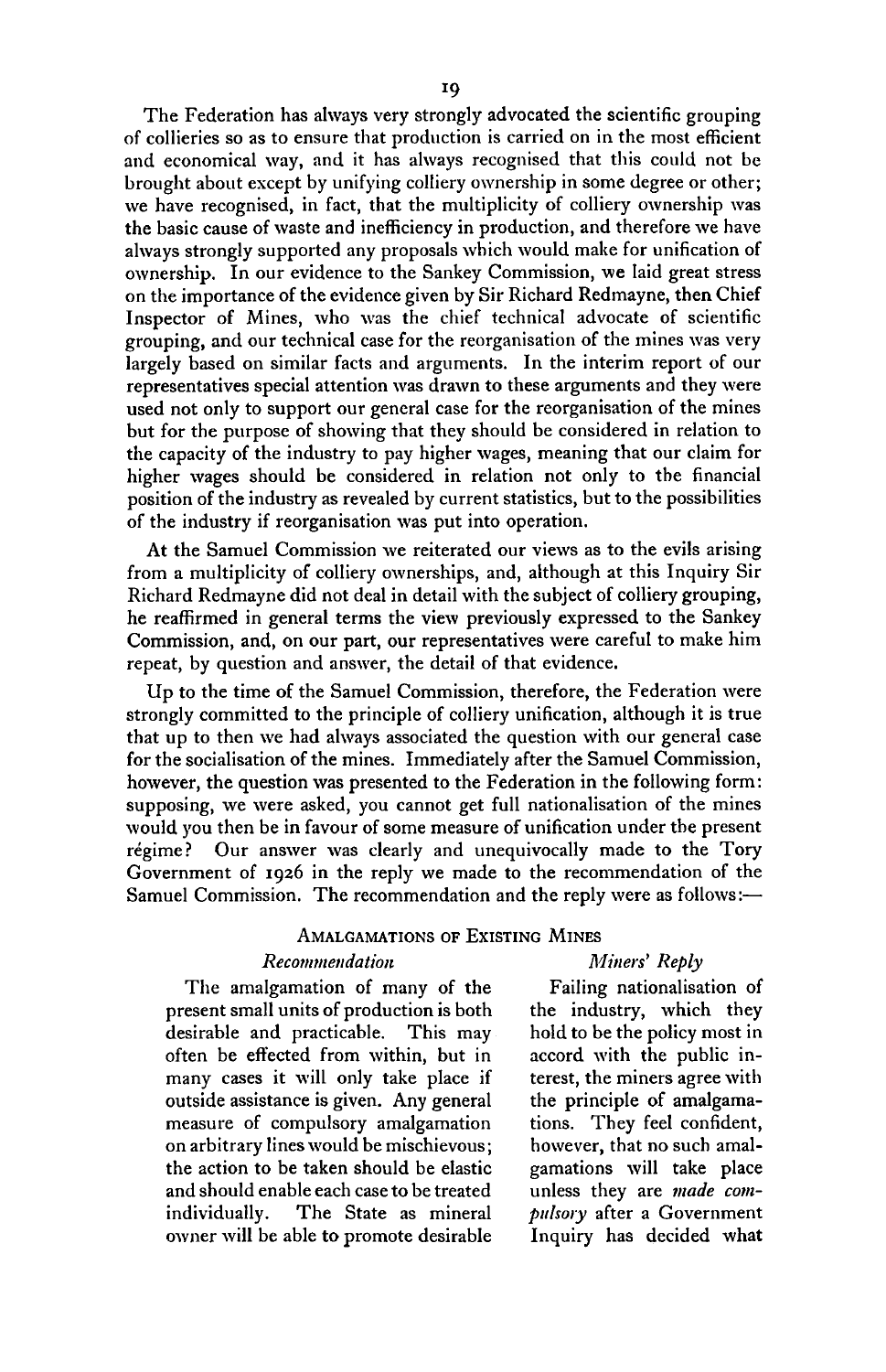## *Reconnnendafjo,i Miners' Rep/v*

amalgamation when granting new amalgamations should be leases or renewing old ones. Legisla- established. The miners,<br>tion should provide for a compulsory therefore, think that the tion should provide for a compulsory therefore, think that the transfer of interests under existing Commission's Report is not transfer of interests under existing Commission's Report is not leases where desirable amalgamations sufficiently definite in char-<br>are prevented by the dissent of some of acter to achieve the object are prevented by the dissent of some of acter to achieve the object<br>the parties or their unreasonable claims. aimed at. They also desire the parties or their unreasonable claims. aimed at. They also desire<br>Existing leases would not otherwise be to point out that where Existing leases would not otherwise be affected.

labour is displaced by reason of these amalgamations, provision should be made in such cases, as suggested by the Commission. *(Seepages*  230—I.) The Government should be ready to take all practicable measures for the assistance of any labour which may be displaced.

That reply was given to the Government, and to the country, as the considered view of the Federation on the principle of amalgamations under the present régime. There was no ambiguity about it; it said, in effect, that if we cannot get nationalisation, we do at least want some measure of colliery unification, but we do not think that this will be forthcoming unless some compulsion is put upon the colliery owners. Now the legislative origin of the Coal Mines Bill was not, as is so often supposed, the Coal Mines Act of 1930, but this recommendation of the Samuel Commission to which I have just referred, in consequence of which the Mining Industry Act of 1926 was passed. The Tory Government of 1926 did not, however, accept our view that compulsion was necessary, and the 1926 Act was little more than a tame measure designed to further amalgamations on a voluntary basis.

Little was done voluntarily, and the next stage in the history of this question was. the passage of the Coal Mines Act, 1930, by the Labour Government of that day. It is true that originally the Act did not include any provisions relating to amalgamations, but this was not because the Labour Government did not favour the principle, but because they had to rely on Tory and Liberal votes to get their measures passed. When, however, during the course of the Bill in Parliament, the Liberal Party adopted the view expressed by the Federation four years earlier, and pointed out that as little had been done on a voluntary basis, compulsion was now necessary, the Labour Government readily accepted that position. The only criticism made by the Federation at that time was that the proposals did not go far enough and did not, in fact, go as far as the proposals for district unification proposed by Sir Arthur Duckham to the Sankey Commission.

It has now been found that under the Coal Mines Act of 1930, the Reorganisation Commission do not possess the powers Parliament intended they should possess under the Act of 1930, and the recent Bill therefore was no more than a measure designed to give to the Commission the powers which were thought to be inherent in the Act of 1930. So much for the history of amalgamations. What about the merits of the question?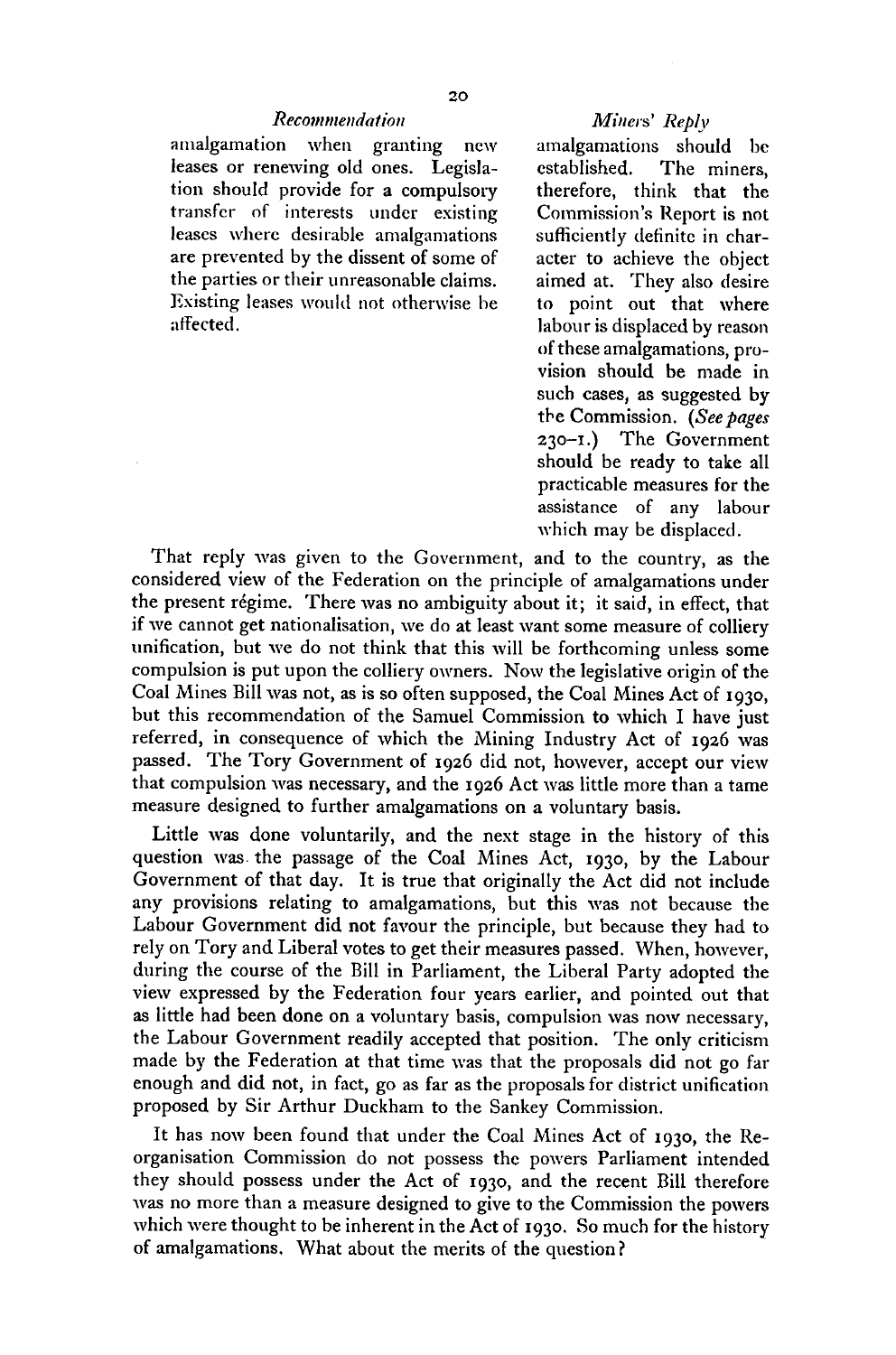In an admirable statement issued by our Secretary in March, 1934, entitled "Coal Trade Policy," there was set out the adverse effects of multiple ownership in the following words:—

"Several Royal Commissions and other statutory bodies have inquired into the industry and have made their reports. The Sankey Commission and the Samuel Commission both made exhaustive inquiries, and, later, the Lewis Committee made a special investigation into the marketing side of the industry. All these bodies confirmed a view which had long been held by miners and others closely associated with the industry; they found that the industry had failed, both in the production and in the marketing of coal, to take advantage of the benefits to be derived from co-operative effort, and that *the existing practice, whereby thousands of separate colliery concerns were given complete freedom to produce and compete one with the other, seriously lowered the economic position of the industry."* 

In that same statement which was widely circulated and generally appreciated, the policy of the Federation was set out with the utmost clarity in the following terms:—

"The Federation has always realised the harmful effect on wages of *artificially keeping old and out-of-date collieries in production, but has always emphatically refuted the view that these should be eliminated by*  the free play of economic forces. The problem here was gradually to *close down the least efficient concerns (having regard to the social problems involved) while retaining for the industry the great benefits of regulated sale and production. The provision for the sale and purchase of quotas should not have been included in the Act which should have compelled the adoption of schemes for the gradual elimination of the old collieries."* 

Our reasons for advocating the unification of colliery ownerships were also enumerated in the report of our representatives at the Sankey Commission under the following heads:-

- (i) Prevention of competition.
- (z) Control of freights.
- () Economy of administration.
- () Provision of capital allowing of quicker and more extensive development of backward mines.
- (5) More advantageous purchase of materials.
- (6) Reduction of colliery consumption.
- (7) More harmonious relations between the workmen and the operators due to steadier work and adequate remuneration of workmen.
- (8) Obliteration to a great extent of vested interests and middlemen.
- () Unification of the best knowledge and skill leading to greater interchange of ideas and comparison of methods.

It will be observed that, in the main, these reasons relate to the necessity of unifying colliery ownership as a means of increasing the productive and administrative efficiency of the industry. It was our view that this could not be achieved so long as the collieries were owned by such a large number of independent concerns; the question, we thought, was fundamental. But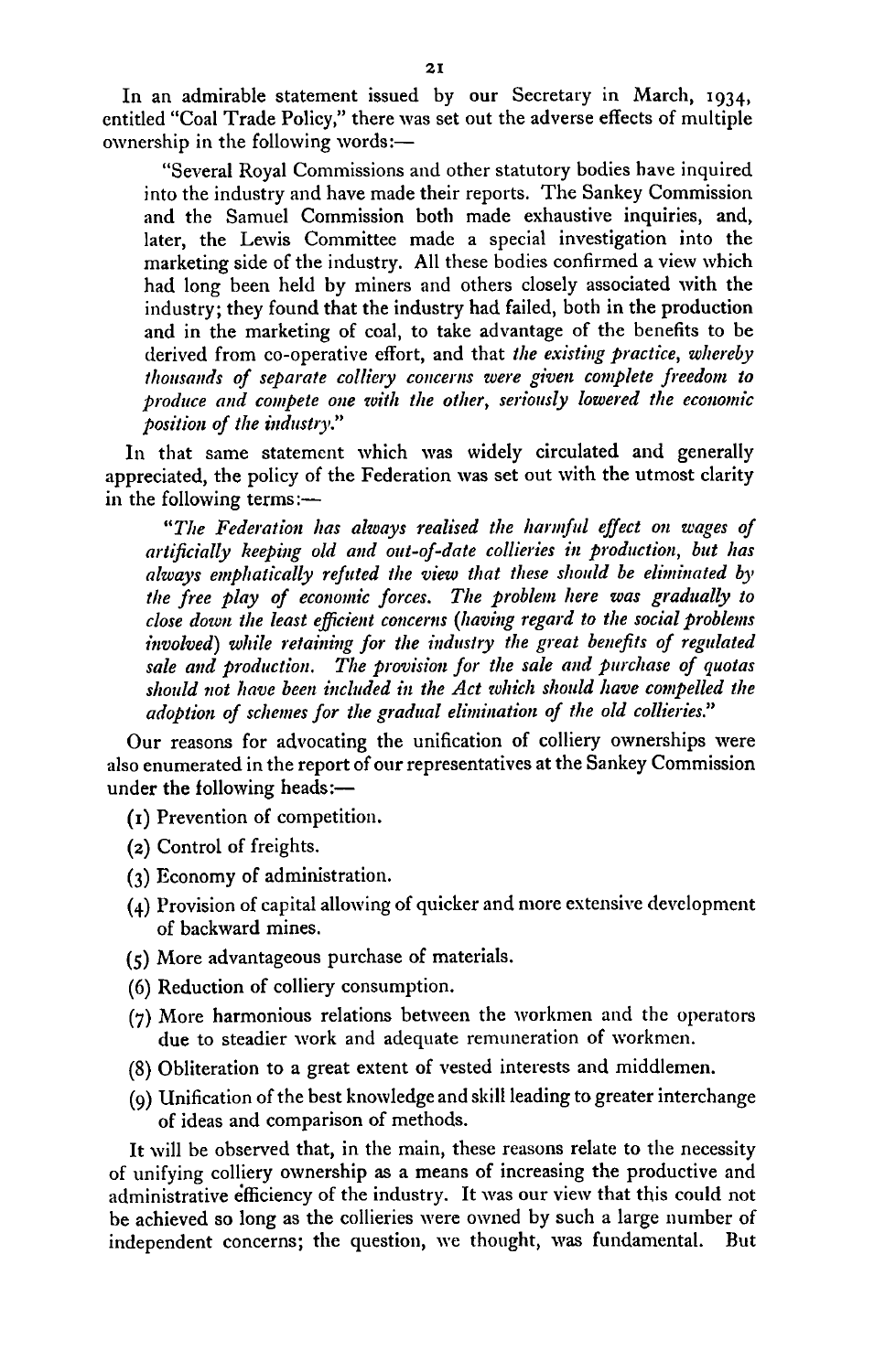while to-day, there is still the most urgent need to increase productive efficiency in the coal industry, there is, perhaps, greater need to secure a larger measure of concentration of production so as to neutralise the general policy of the owners under Part i of the 1930 Act. Under that Act it has been the policy of the owners to spread production as widely as possible, that is, to spread it over good, bad and indifferent pits alike; in consequence, many of the old and indifferent pits have been kept in production at the expense of the modern, well-equipped collieries, which have been compelled to work short time with a consequent increase of their overhead charges and a lowering of the general efficiency of the industry and its capacity to pay good wages. How, I would ask, is it possible to get good wages for our men, if the most modern and best equipped pits, and the pits which have been specially laid out and developed for production on a large scale, are compelled to work far below capacity to keep old and out-of-date collieries in production. Such a practice is wholly contrary to sound economy *and*  most destructive of the capacity of the industry to pay the best wages. If persisted in, it must eventually create a huge bog of inefficiency which will suck down and drown good, bad and indifferent units alike. No one suggests that we shall not continue to control production, but surely our control should not be on such hopelessly antiquated and inefficient lines, but should be on the basis of concentrating production to a greater extent on those pits which are the better equipped, the better situated, and the better able to pay good wages.

There is a very sincere belief among many of our people that a policy of concentrating output would create further unemployment in the industry. That is a very natural, but, in my opinion, a very short-sighted view. Let us take the case of the South Wales coalfield where the policy of amalgamation has probably been developed to a greater extent than elsewhere, and which is so often quoted as an example of the dire effect of a policy of amalgamation upon the employment of the people. As practical people, we must admit that at any given time the employment available at the South Wales collieries is conditioned by the demand for Welsh coal, and we have very emphatically stated that the general demand cannot be substantially and permanently increased by lower prices. Clearly, therefore, the South Wales problem was either to spread the available work over the largest possible number of collieries or to concentrate that work on a smaller number of collieries. If the work had been spread, the coalfield generally would have worked short-time and would, in effect, have adopted a policy of making the miners keep the miners. I suggest that that is a policy to which we can lend no support; we have, in fact, most emphatically rejected such a policy when it has been presented to us in a direct form, but, unfortunately, we are apt to be misled when it operates in an indirect and more subtle way.

But the policy of spreading work has other evils. We must remember that while demand generally may be unresponsive to price changes, a single district can easily lose its place in relation to its competitors, and over a period, therefore, the effect of spreading output and consequentially increasing overhead charges, is to reduce the total employment available, and no one can seriously doubt that in an export area like South Wales, if production had not been concentrated, the general poverty of our South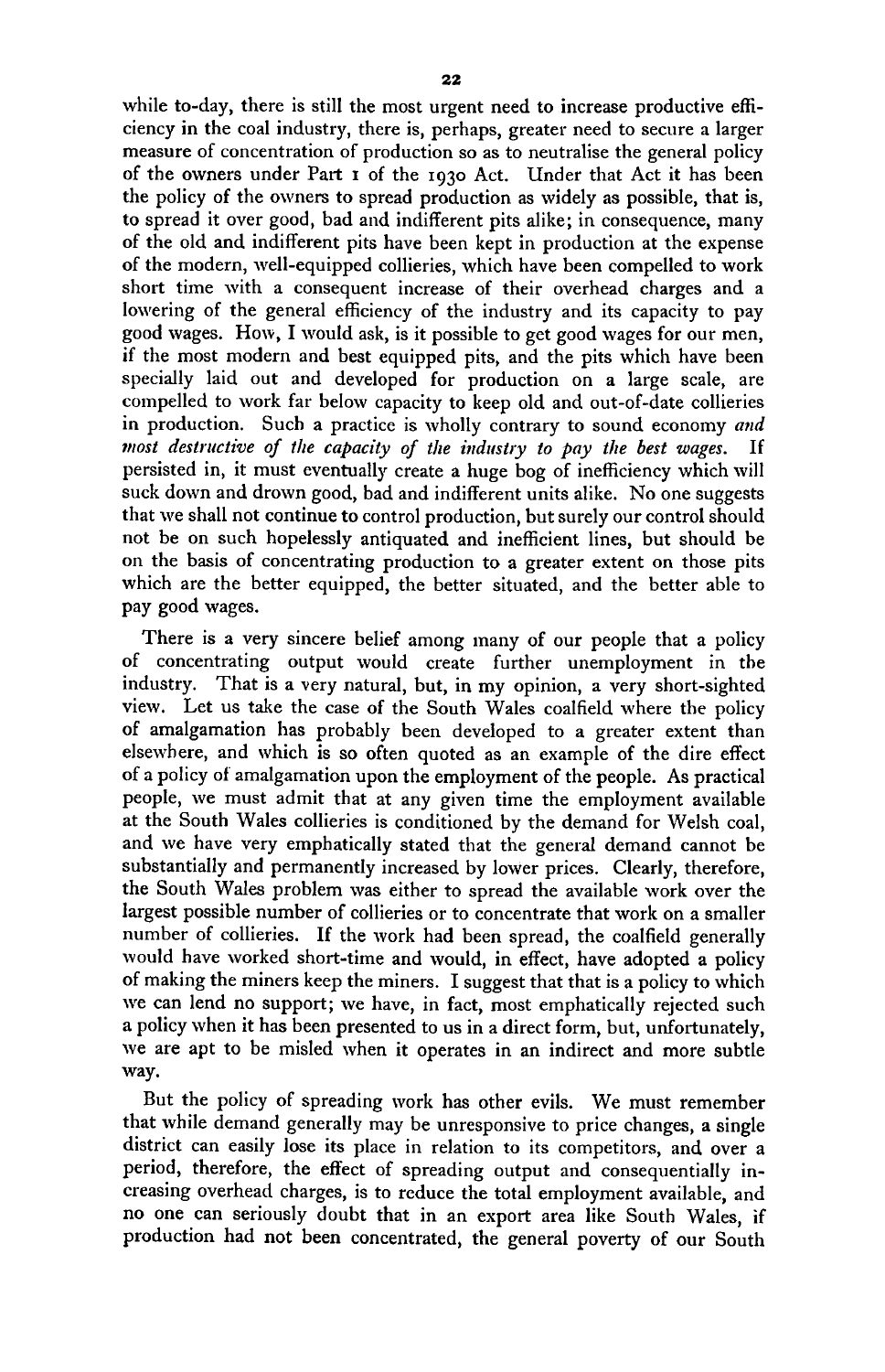Wales miners would have been even more grievous than has actually been the case.

There is another side to this question. Year after year, we have been urging the Government to deal with the problem of unemployment in the coalfields. We have urged the creation of new industries, the development of a great coal-oil industry and the institution of big schemes of public works. Does anyone think that the Government will ever squarely face the problem of the distressed areas so long as the policy of spreading the available work is persisted in? Surely those who have to undertake the terrible risks of underground work are entitled to get the highest possible wages for their labour, and the country, as a whole, should accept its responsibilities for the unemployed. We should not permit the poor to keep the poor. This does not mean that we agree with the extinction of large numbers of collieries, or should not press for compensation for our men; nothing is more absurd than to suggest that the Coal Mines Bill means anything of that sort; I am here indicating only the general principles of our policy, and I say, unhesitatingly, that in my opinion the policy of unification is the only possible one for us in existing circumstances, and I hope we shall stick to it at all costs.

During the last few months the coalowners have embarked on a tremendous publicity campaign against the Bill. They sought to defeat it by every means in their power, and even went to the extent of requesting colliery shareholders to withdraw their support from the Tory Party if the Bill became law; and what do they make the basis of their opposition? Not the *principle of amalgamations, but their rig/it to be free of all outside interference ; they opposed the Bill because in their view it cut right across the principle of private ownership.* We all ardently desire the socialisation of the mines, but in veiw of these facts is it not transparently clear that in denouncing the Coal Mines Bill some of our people were making themselves the unconscious allies of the most reactionary elements amongst the coalowners and heavily discounting our case for the reorganisation of the mining industry? It is for these reasons that I felt constrained to deal with this matter at some length.

## REORGANISATION OF THE FEDERATION

It is rather unfortunate that, at a time when some of our people have shown a lukewarmness towards the principle of unifying colliery ownerships, we should be engaged in the task of endeavouring to unify our own Federation. However, I believe it to be the firm desire of our members that this task should be taken in hand, and I hope, therefore, that the work will go forward without delay. The task of unifying the Federation into one organisation with central authority and control gives rise to some difficult problems, but I have no doubt that we shall overcome these difficulties and ultimately create an organisation which will be a source of pride to our men and which will give them even better service and greater protection than they enjoy to-day.

## HEALTH AND SAFETY

You will have all read in the public press the reports of the proceedings of the Gresford Inquiry, and will have been able to follow, to some extent, the evidence which has been given as to the state of the pit immediately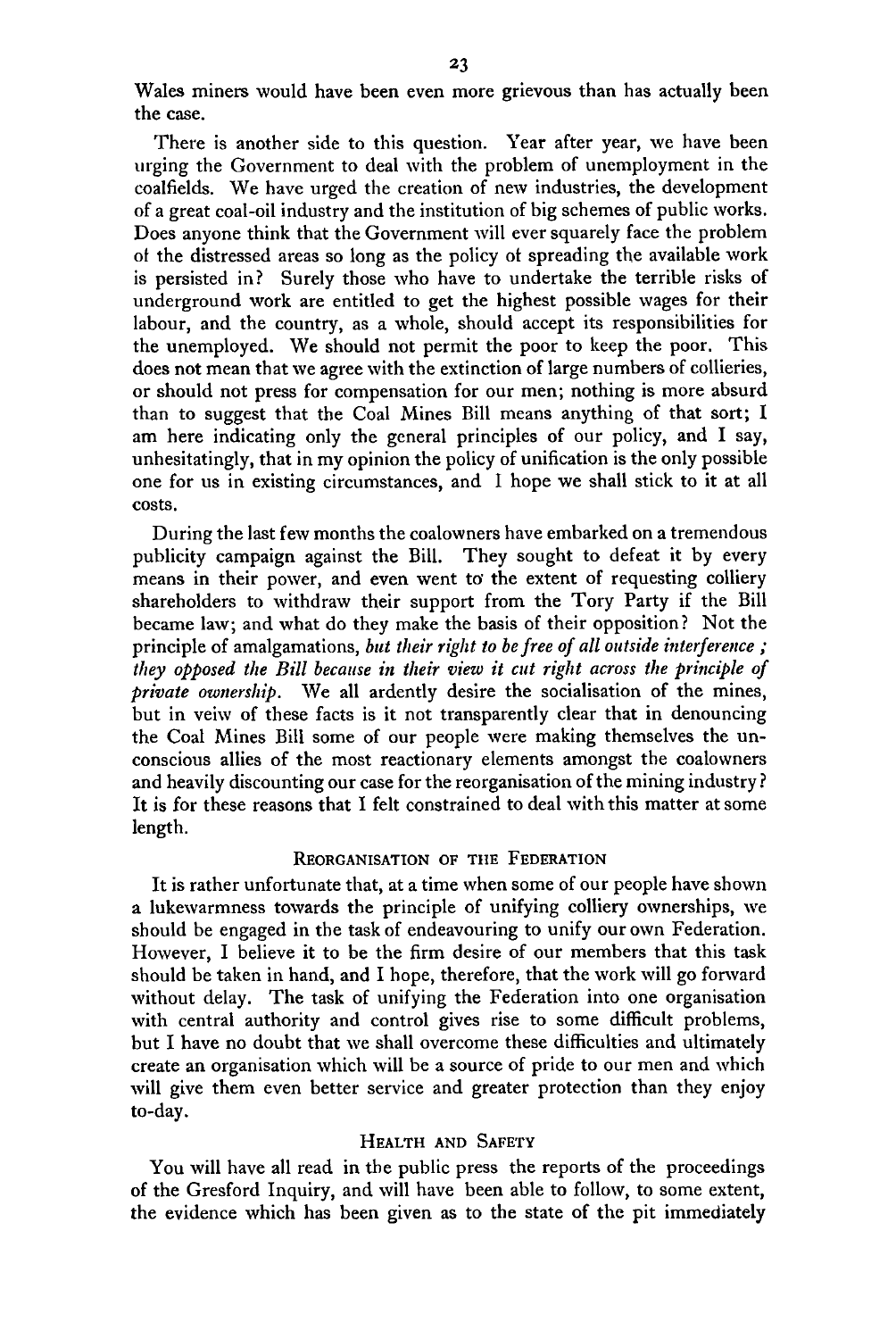preceding the disaster and the general state of discipline in regard to the observance of the Safety Regulations. As one of the assessors, it is not competent for me to comment on the evidence at this stage, as the matter is still *sub judice.* We are, however, deeply indebted to Sir Stafford Cripps, K.C., for his masterly analysis of the evidence and to our own representatives for their determined efforts to probe to the utmost the causes of this great disaster. We are also indebted to them all for their bold, uncompromising attitude to questions which are of the very first importance to safety in the mines. We hope that, in consequence of this terrible disaster, the Safety Regulations will be so tightened up and so effectively supervised that an explosion of this magnitude will be impossible in the future.

In this respect, the Royal Commission which is now sitting is bound to have some responsibility. Personally, I feel that a Royal Commission of this kind, with its academic debates and its long-drawn-out proceedings, is not the best instrument for achieving the end we all desire—a rapid overhauling of the Safety Regulations in the interests of our men—but we must hope for the best and we shall, of course, make the best possible use of it.

In regard to the health of our people, you will have noticed that last year the Home Secretary set up a Departmental Committee to inquire into the question of miners' nystagmus and that the Federation has submitted evidence to this Committee. The general purpose of our evidence was first to establish the vital and primary principle that all men, who, either totally or partially, suffer a loss of earning power as a result of contracting nystagmus, shall be entitled to compensation. Secondly, that every possible means shall be taken to ascertain and remove the causes of nystagmus, and, thirdly, that adequate treatment be afforded the sufferers and every means taken to facilitate their recovery.

The question of silicosis and other industrial diseases have also been dealt with by us during the year; it is a lamentable fact that it is still possible for our men to contract the most dangerous and painful diseases while following their work underground, and yet be unable to obtain some compensation for their loss and suffering, and we shall spare no possible effort to alter this most grievous state of affairs. Much has already been done by the Federation to make known the sufferings of our men from industrial diseases, and to obtain for them the small solace of monetary compensation, but much *remains* to be done, and we shall continue our work in this direction with unremitting zeal.

## UNEMPLOYMENT AND UNEMPLOYMENT REGULATIONS

Thousands of our members are still subjected to the Means Test, and our Members of Parliament have recently drawn attention to the fact that the recent increases in wages were being taken into account in assessing family incomes under the Unemployment Insurance Acts. That is a proceeding to which there may be no alternative under the present law, but it must be our business to get this iniquitous law abolished, for the Means Test is one of the cruellest injustices ever inflicted upon our mining families and in countless cases it has caused the break-up of family life.

About eighteen months ago, as a result of the intense public indignation they evoked, the Government withdrew the Unemployment Assistance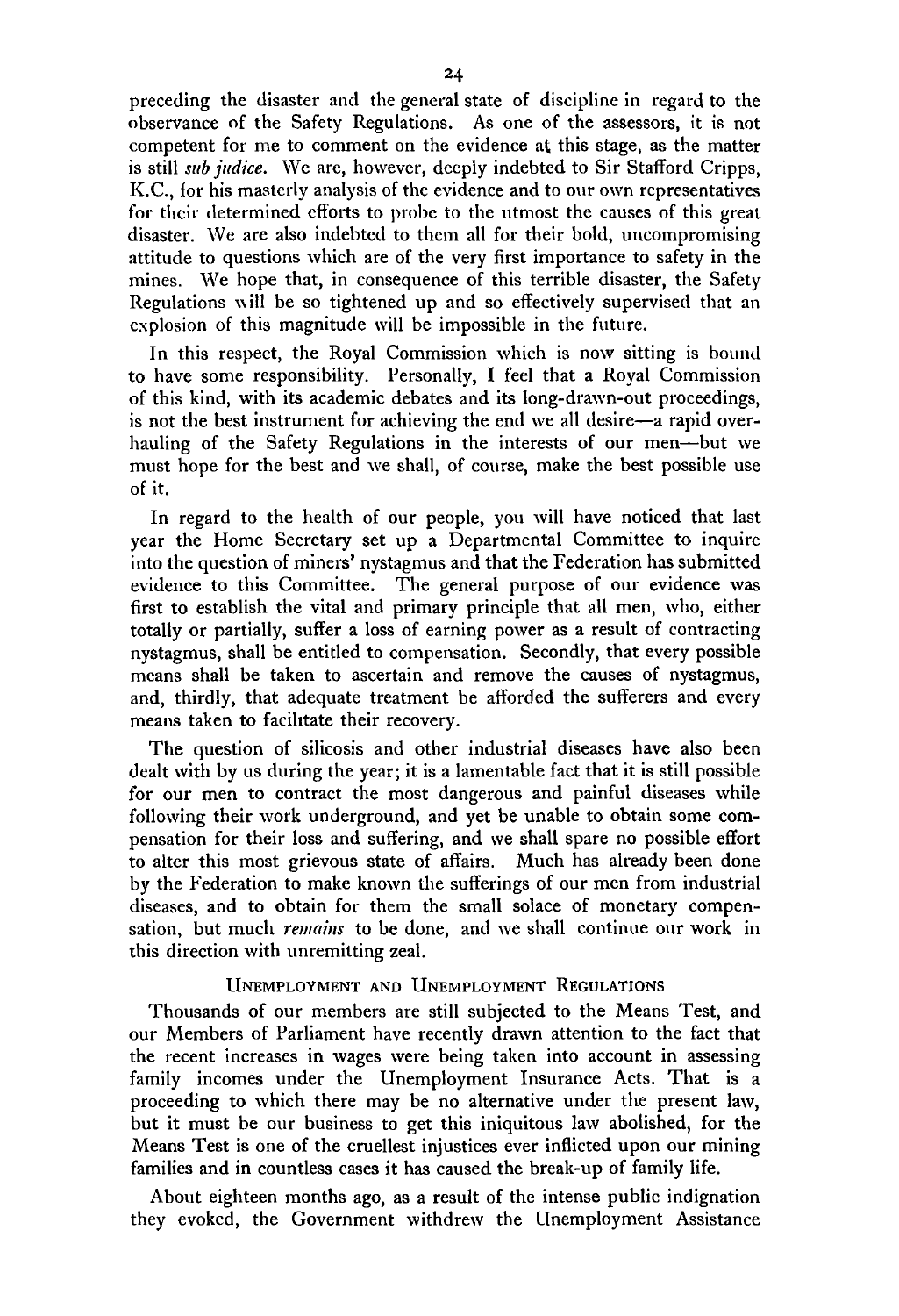Regulations, which, if they had been passed, would have caused great hardship to the unemployed, and since that time a "standstill" arrangement is supposed to have been in operation. We *now* know the nature of the new Regulations, and we must redouble our efforts and offer the most determined opposition to proposals which accentuate the cruel want and privation now being so patiently endured by those who, through no fault of their own, have the great misfortune to be unemployed.

In regard to the general problem of unemployment, I reiterate my firm conviction that this should be dealt with, not by a policy of compelling the poorest of our people to share their work and earnings; not by a policy of abandoning the stricken areas and uprooting the lives of our people by large-scale transfers to other areas; but by the creation of new industries within the special areas, the provision of special pensions, the raising of the school-leaving age, and by big schemes of public works. These have always been our policies, and they are the only humane, just, and sound policies.

## AN APPEAL FOR UNITY AND CO-OPERATION

In this address I have, of necessity, dealt with matters of high policy which are the particular concern of the Federation centrally; these matters are of vital importance, but no less so is the daily work for the members which is so ably performed by our local and district Committees. In such matters as unemployment benefits, workmen's compensation claims, the making of price lists and local agreements, the payment of benefits and the general protection of members, the Federation offers to all mineworkers the most able and devoted service, and no praise can be too high for the splendid way in which our local officers and Committees carry out these onerous duties.

Only the other day I was reading the Annual Report of the Home Office on Workmen's Compensation, and I found again that the amount of compensation paid per person employed was far higher in mining than in any other industry, while in proportion to the numbers employed, the number of compensation cases which are dealt with in the mining industry was also higher than in any other industries.

The following are the figures:—

|                                                    |                      |                      |                      | YEAR, 1934                                                 |                                                                                               |
|----------------------------------------------------|----------------------|----------------------|----------------------|------------------------------------------------------------|-----------------------------------------------------------------------------------------------|
|                                                    | Industry             |                      |                      | Amount of com-<br>pensation paid<br>per person<br>employed | No. of compensation<br>cases shown as a<br>percentage of the<br>number of persons<br>employed |
|                                                    |                      |                      |                      | s. d.                                                      | %                                                                                             |
| Shipping                                           | $\ddot{\phantom{0}}$ |                      | $\ddot{\phantom{0}}$ | 3 <sub>I</sub><br>2                                        | 5.16                                                                                          |
| Factories                                          |                      | $\ddot{\phantom{0}}$ | $\ddot{\phantom{0}}$ | 10<br>7                                                    | 3.34                                                                                          |
| Docks                                              | $\ddot{\phantom{0}}$ | . .                  | $\ddot{\phantom{1}}$ | 48 11                                                      | 10.56                                                                                         |
| Mines                                              | . .                  | . .                  | $\ddot{\phantom{a}}$ | 67 10                                                      | 22.30                                                                                         |
| Quarries                                           |                      |                      | $\ddot{\phantom{1}}$ | 27 10                                                      | 0.11                                                                                          |
| <b>Constructional Work</b><br>$\ddot{\phantom{0}}$ |                      |                      |                      | 6<br>22                                                    | 5.05                                                                                          |
| Railways                                           | $\ddot{\phantom{0}}$ |                      | . .                  | 6<br>11                                                    | 3.95                                                                                          |